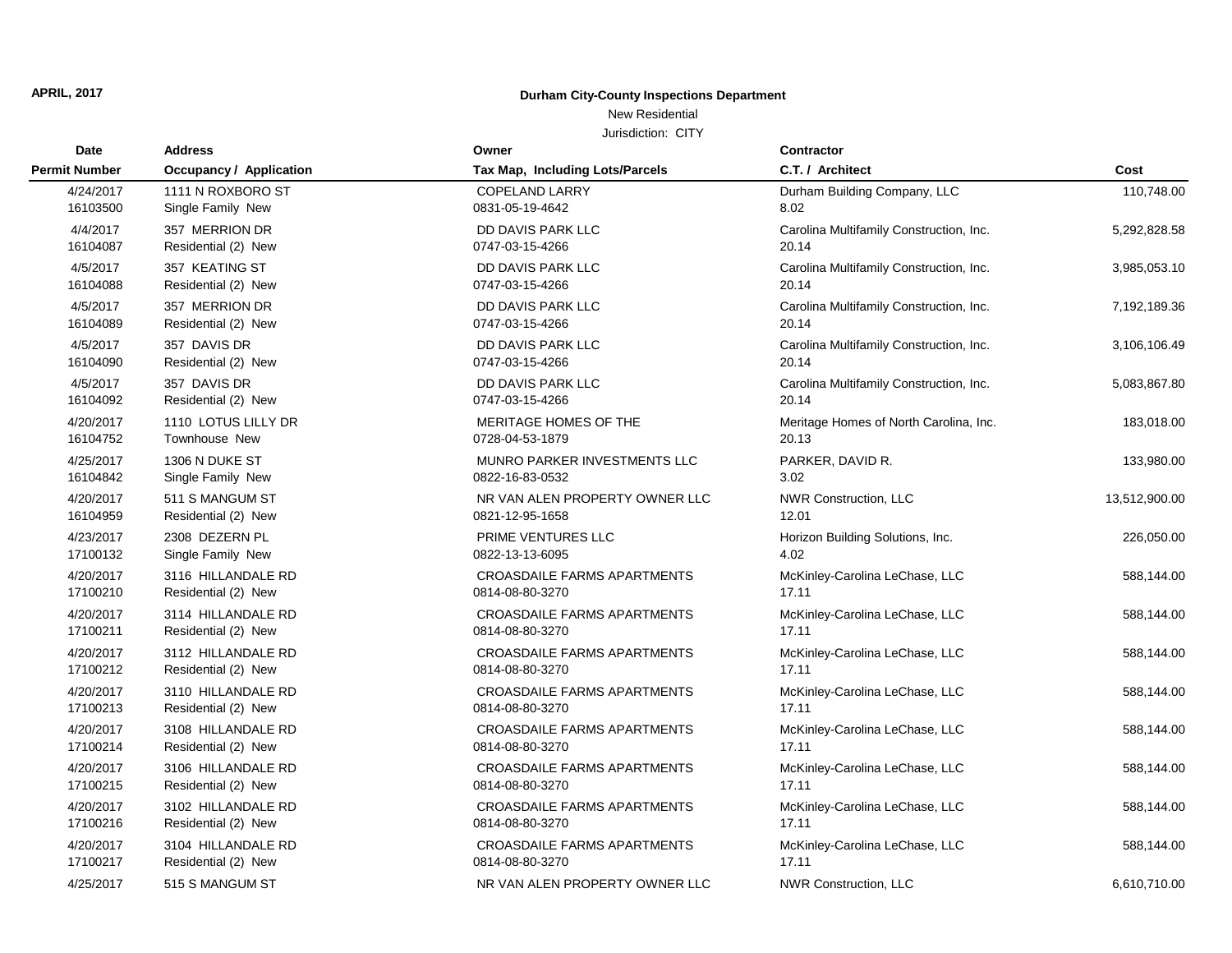#### New Residential

| Date          | <b>Address</b>          | Owner                           | <b>Contractor</b>                      |              |
|---------------|-------------------------|---------------------------------|----------------------------------------|--------------|
| Permit Number | Occupancy / Application | Tax Map, Including Lots/Parcels | C.T. / Architect                       | Cost         |
| 17100314      | Residential (2) New     | 0821-12-95-1658                 | 12.01                                  |              |
| 4/27/2017     | 4328 MYERS PARK DR      | BERINI CONST CO INC JOE F       | BERINI, JOE F., CONST. CO.             | 405,000.00   |
| 17100366      | Single Family New       | 0803-02-66-8501                 | 17.07                                  |              |
| 4/13/2017     | 1002 MIRBECK LN         | PULTE HOME CORPORATION          | Pulte Home Company, LLC                | 145.266.00   |
| 17100400      | <b>Townhouse New</b>    | 0728-04-54-1799                 | 20.14                                  |              |
| 4/13/2017     | 1004 MIRBECK LN         | PULTE HOME CORPORATION          | Pulte Home Company, LLC                | 148,566.00   |
| 17100401      | <b>Townhouse New</b>    | 0728-04-54-2802                 | 20.14                                  |              |
| 4/13/2017     | 1006 MIRBECK LN         | PULTE HOME CORPORATION          | Pulte Home Company, LLC                | 145,266.00   |
| 17100402      | Townhouse New           | 0728-04-54-2804                 | 20.14                                  |              |
| 4/13/2017     | 1008 MIRBECK LN         | PULTE HOME CORPORATION          | Pulte Home Company, LLC                | 142,296.00   |
| 17100403      | Townhouse New           | 0728-04-54-2817                 | 20.14                                  |              |
| 4/13/2017     | 1010 MIRBECK LN         | PULTE HOME CORPORATION          | Pulte Home Company, LLC                | 145,266.00   |
| 17100404      | Townhouse New           | 0728-04-54-2920                 | 20.14                                  |              |
| 4/13/2017     | 1012 MIRBECK LN         | PULTE HOME CORPORATION          | Pulte Home Company, LLC                | 148,566.00   |
| 17100405      | Townhouse New           | 0728-04-54-2933                 | 20.14                                  |              |
| 4/18/2017     | 1105 BYRAM RD           | <b>BEAZER HOMES CORP</b>        | <b>BEAZER HOMES CORP.</b>              | 192,522.00   |
| 17100426      | Single Family New       | 0850-02-96-0345                 | 18.05                                  |              |
| 4/4/2017      | 406 WELLWATER AVE       | LENNAR CAROLINAS LLC            | Lennar Carolinas, LLC                  | 220,896.00   |
| 17100457      | Single Family New       | 0860-01-16-3861                 | 18.05                                  |              |
| 4/18/2017     | 620 W MARKHAM AVE       | AMBATA PROPERTY LLC             | Hetherington, Stephen Michael          | 245,000.00   |
| 17100523      | Duplex New              | 0822-16-92-1622                 | 3.02                                   |              |
| 4/23/2017     | 120 S DRIVER ST         | PAFFENROTH DAWN LYNN            | INC.                                   | 350,000.00   |
| 17100595      | Single Family New       | 0831-15-63-0264                 | 10.01                                  |              |
| 4/4/2017      | 111 FILIGREE WAY        | MERITAGE HOMES OF THE           | Meritage Homes of North Carolina, Inc. | 236,544.00   |
| 17100626      | Single Family New       | 0717-04-80-1662                 | 20.12                                  |              |
| 4/25/2017     | 513 N MANGUM ST         | <b>JOHNSTON JOHN</b>            | Rand Construction, LLC, Christopher    | 1,018,500.00 |
| 17100649      | Single Family New       | 0831-05-08-2762                 | 8.02                                   |              |
| 4/4/2017      | 101 W ENTERPRISE ST     | THAYER CUSTOM HOMES INC         | Construction Incorporated              | 134,400.00   |
| 17100691      | Single Family New       | 0821-16-82-0970                 | 12.01                                  |              |
| 4/4/2017      | 102 HARVEST OAKS LN     | <b>GANYARD FARM LLC</b>         | <b>JOSEPH K. STEWART</b>               | 93,470.00    |
| 17100707      | Townhouse New           | 0841-04-92-6202                 | 18.04                                  |              |
| 4/4/2017      | 102 HARVEST OAKS LN     | <b>GANYARD FARM LLC</b>         | <b>JOSEPH K. STEWART</b>               | 93,470.00    |
| 17100708      | Townhouse New           | 0841-04-92-6202                 | 18.04                                  |              |
| 4/4/2017      | 102 HARVEST OAKS LN     | <b>GANYARD FARM LLC</b>         | <b>JOSEPH K. STEWART</b>               | 93,795.00    |
| 17100709      | Townhouse New           | 0841-04-92-6202                 | 18.04                                  |              |
| 4/4/2017      | 102 HARVEST OAKS LN     | <b>GANYARD FARM LLC</b>         | <b>JOSEPH K. STEWART</b>               | 93,470.00    |
| 17100710      | Townhouse New           | 0841-04-92-6202                 | 18.04                                  |              |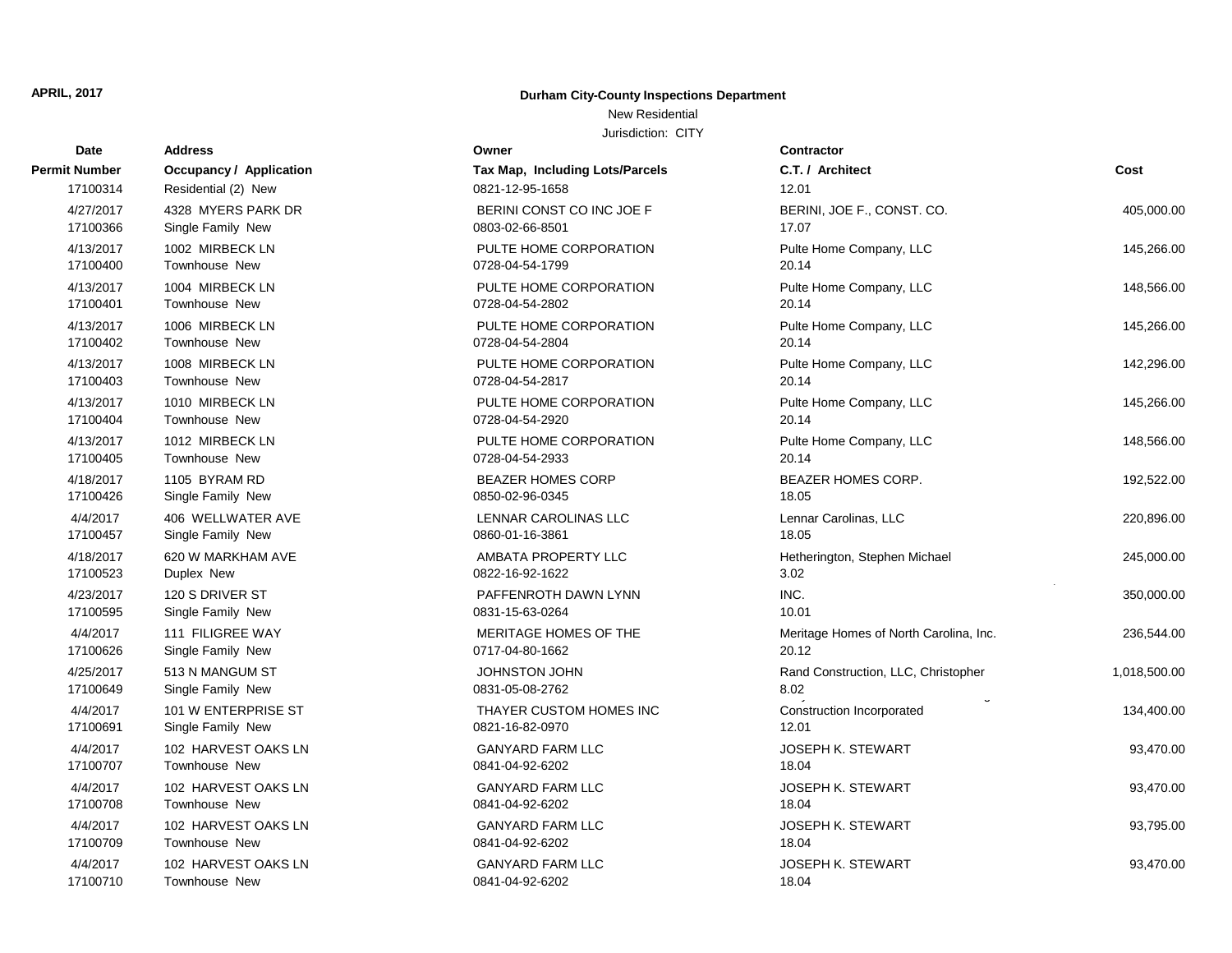#### New Residential

| Date          | <b>Address</b>                 | Owner                           | <b>Contractor</b>                      |            |
|---------------|--------------------------------|---------------------------------|----------------------------------------|------------|
| Permit Number | <b>Occupancy / Application</b> | Tax Map, Including Lots/Parcels | C.T. / Architect                       | Cost       |
| 4/4/2017      | 102 HARVEST OAKS LN            | <b>GANYARD FARM LLC</b>         | <b>JOSEPH K. STEWART</b>               | 93,470.00  |
| 17100711      | <b>Townhouse New</b>           | 0841-04-92-6202                 | 18.04                                  |            |
| 4/11/2017     | 1119 LIBERTY ST                | <b>GOLD LEAF VENTURES LLC</b>   | <b>DANIEL RIOS</b>                     | 123,420.00 |
| 17100735      | Single Family New              | 0831-11-56-4361                 | 10.01                                  |            |
| 4/23/2017     | 116 EBON RD                    | <b>GARMAN HOMES LLC</b>         | Durham Building Company, LLC           | 222,156.00 |
| 17100750      | Single Family New              | 0729-03-43-5250                 | 20.10                                  |            |
| 4/11/2017     | 1244 CAPSTONE DR               | MERITAGE HOMES OF THE           | Meritage Homes of North Carolina, Inc. | 281,886.00 |
| 17100777      | Single Family New              | 0717-04-82-0113                 | 20.12                                  |            |
| 4/4/2017      | 1421 MAGIC HOLLOW RD           | <b>MERITAGE HOMES OF NORTH</b>  | Meritage Homes of North Carolina, Inc. | 198,198.00 |
| 17100778      | Single Family New              | 0717-04-70-1445                 | 20.12                                  |            |
| 4/25/2017     | 104 CORN CRIB CT               | LENNAR CAROLINAS LLC            | Lennar Carolinas, LLC                  | 261,888.00 |
| 17100809      | Single Family New              | 0860-01-16-5613                 | 18.05                                  |            |
| 4/27/2017     | 1101 ROCKETCRESS DR            | PULTE HOME CORPORATION          | Pulte Home Company, LLC                | 130,000.00 |
| 17100839      | Single Family New              | 0728-04-54-0689                 | 20.14                                  |            |
| 4/27/2017     | 1103 ROCKETCRESS DR            | PULTE HOME CORPORATION          | Pulte Home Company, LLC                | 130,000.00 |
| 17100843      | <b>Townhouse New</b>           | 0728-04-54-0760                 | 20.14                                  |            |
| 4/27/2017     | 1105 ROCKETCRESS DR            | PULTE HOME CORPORATION          | Pulte Home Company, LLC                | 130,000.00 |
| 17100844      | <b>Townhouse New</b>           | 0728-04-54-0741                 | 20.14                                  |            |
| 4/27/2017     | 1107 ROCKETCRESS DR            | PULTE HOME CORPORATION          | Pulte Home Company, LLC                | 130,000.00 |
| 17100845      | <b>Townhouse New</b>           | 0728-04-54-0712                 | 20.14                                  |            |
| 4/4/2017      | 3207 RUGBY RD                  | TUPPER DONALD E                 | WOODS, CHARLES, BUILDER                | 555,192.00 |
| 17100859      | Single Family New              | 0719-01-47-8232                 | 20.08                                  |            |
| 4/4/2017      | 4340 FLINTLOCK LN              | LENNAR CAROLINAS LLC            | Lennar Carolinas, LLC                  | 133,980.00 |
| 17100863      | <b>Townhouse New</b>           | 0833-01-37-8817                 | 17.09                                  |            |
| 4/4/2017      | 4342 FLINTLOCK LN              | LENNAR CAROLINAS LLC            | Lennar Carolinas, LLC                  | 135,036.00 |
| 17100864      | <b>Townhouse New</b>           | 0833-01-37-8847                 | 17.09                                  |            |
| 4/4/2017      | 4344 FLINTLOCK LN              | LENNAR CAROLINAS LLC            | Lennar Carolinas, LLC                  | 135,036.00 |
| 17100865      | <b>Townhouse New</b>           | 0833-01-37-8868                 | 17.09                                  |            |
| 4/4/2017      | 4346 FLINTLOCK LN              | LENNAR CAROLINAS LLC            | Lennar Carolinas, LLC                  | 133,980.00 |
| 17100866      | Townhouse New                  | 0833-01-37-8898                 | 17.09                                  |            |
| 4/4/2017      | 4348 FLINTLOCK LN              | LENNAR CAROLINAS LLC            | Lennar Carolinas, LLC                  | 136,290.00 |
| 17100867      | <b>Townhouse New</b>           | 0833-01-37-9829                 | 17.09                                  |            |
| 4/4/2017      | 1911 PATTERSONS MILL RD        | <b>MREC BRIGHTLEAF LLC</b>      | CALATLANTIC GROUP, INC.                | 308,814.00 |
| 17100883      | Single Family New              | 0840-04-90-8966                 | 18.05                                  |            |
| 4/4/2017      | 105 ROUNDTABLE PL              | <b>GHD-STERLING LLC</b>         | True Homes, LLC                        | 242,616.00 |
| 17100936      | Single Family New              | 0747-02-89-4427                 | 20.14                                  |            |
| 4/4/2017      | 3 PEARL MILL CT                | CALATLANTIC GROUP INC           | CALATLANTIC GROUP, INC.                | 308.814.00 |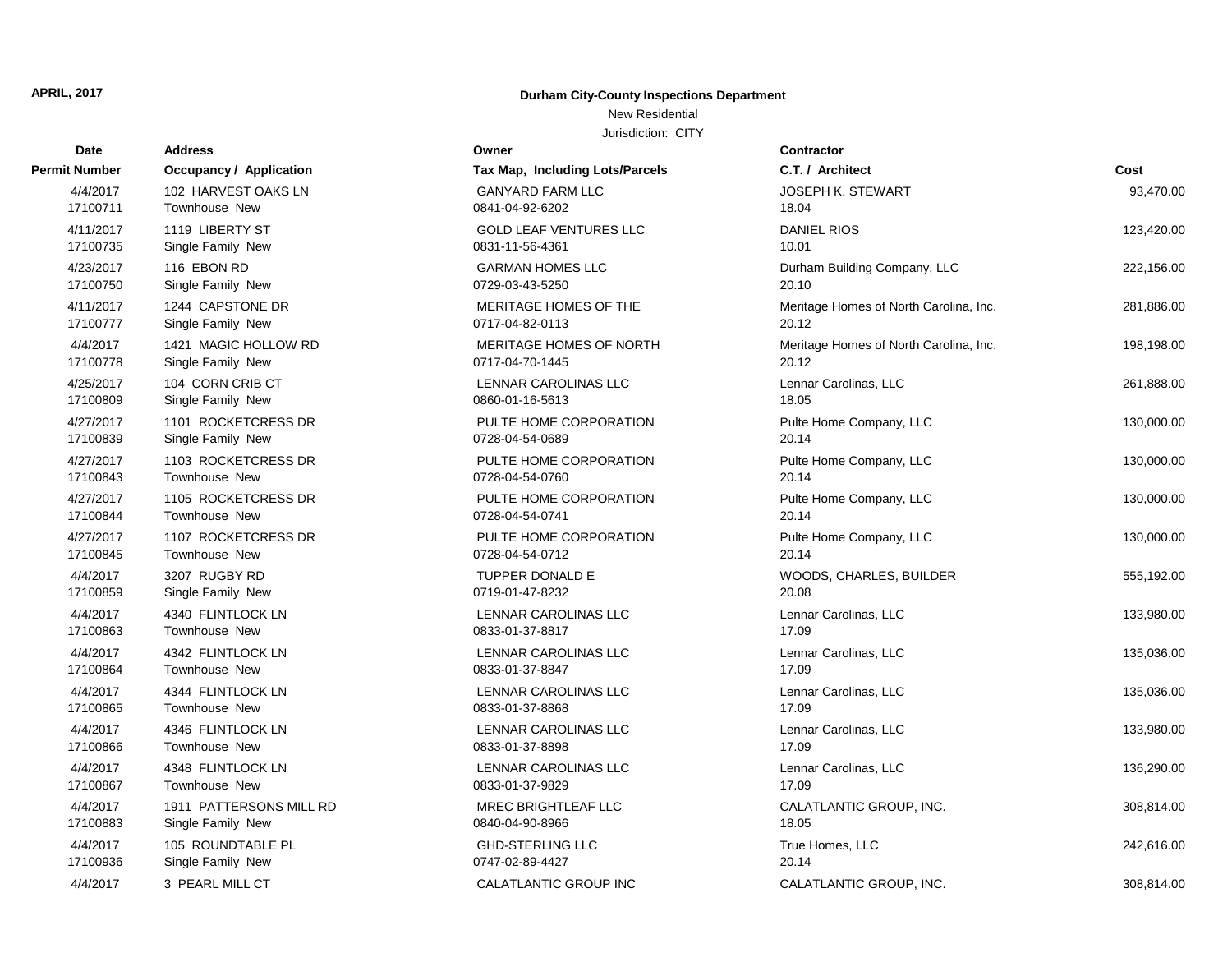#### New Residential

| <b>Date</b>   | <b>Address</b>                 | Owner                            | <b>Contractor</b>                 |            |
|---------------|--------------------------------|----------------------------------|-----------------------------------|------------|
| Permit Number | <b>Occupancy / Application</b> | Tax Map, Including Lots/Parcels  | C.T. / Architect                  | Cost       |
| 17100938      | Single Family New              | 0840-04-90-6904                  | 18.05                             |            |
| 4/4/2017      | 1907 PATTERSONS MILL RD        | <b>MREC BRIGHTLEAF LLC</b>       | CALATLANTIC GROUP, INC.           | 260,898.00 |
| 17100939      | Single Family New              | 0840-04-91-8195                  | 18.05                             |            |
| 4/12/2017     | 1912 PATTERSONS MILL RD        | <b>MREC BRIGHTLEAF LLC</b>       | CALATLANTIC GROUP, INC.           | 216,348.00 |
| 17100940      | Single Family New              | 0840-04-90-6894                  | 18.05                             |            |
| 4/25/2017     | 1006 SEDGEFIELD ST             | <b>SYROS NICK</b>                | <b>Nick Syros</b>                 | 186,516.00 |
| 17100952      | Single Family New              | 0822-14-44-6071                  | 3.01                              |            |
| 4/4/2017      | 1005 SEARSTONE CT              | EASTWOOD HOMES OF RALEIGH LLC    | <b>JOSEPH K. STEWART</b>          | 197,406.00 |
| 17100962      | Single Family New              | 0729-01-28-3141                  | 20.11                             |            |
| 4/4/2017      | 207 SNOWY EGRET CT             | LEVEL CAROLINA HOMES LLC         | Level Carolina Homes, LLC         | 192,390.00 |
| 17100963      | Single Family New              | 0852-01-45-1311                  | 18.04                             |            |
| 4/4/2017      | 111 WAXWING DR                 | ELD CARDINAL OAKS LLC            | Level Carolina Homes, LLC         | 171,500.00 |
| 17100964      | Single Family New              | 0852-01-45-1670                  | 18.04                             |            |
| 4/4/2017      | 211 SNOWY EGRET CT             | LEVEL CAROLINA HOMES LLC         | Level Carolina Homes, LLC         | 171,500.00 |
| 17100965      | Single Family New              | 0852-01-45-1271                  | 18.04                             |            |
| 4/25/2017     | 616 JEROME RD                  | <b>B WALLACE DESIGN &amp;</b>    | WALLACE, B. DESIGN & CONSTRUCTION | 171,000.00 |
| 17100978      | Single Family New              | 0739-01-08-2282                  | 20.10                             |            |
| 4/4/2017      | 103 PURPLEHEART ST             | <b>B WALLACE DESIGN &amp;</b>    | WALLACE, B. DESIGN & CONSTRUCTION | 210,012.00 |
| 17100979      | Single Family New              | 0739-01-08-1224                  | 20.10                             |            |
| 4/4/2017      | 201 TUTTLE RD                  | PULTE HOME CORPORATION           | Pulte Home Company, LLC           | 222,882.00 |
| 17100984      | Single Family New              | 0769-01-05-9297                  | 18.04                             |            |
| 4/4/2017      | 111 TUTTLE RD                  | PULTE HOME CORPORATION           | Pulte Home Company, LLC           | 255,486.00 |
| 17100986      | Single Family New              | 0769-01-05-9281                  | 18.04                             |            |
| 4/4/2017      | 1021 CUTHBERT LN               | AVH BETHPAGE LLC                 | AVH CAROLINAS, LLC.               | 210,144.00 |
| 17100987      | Single Family New              | 0758-03-14-6764                  | 20.14                             |            |
| 4/4/2017      | 107 TUTTLE RD                  | PULTE HOME CORPORATION           | Pulte Home Company, LLC           | 281,556.00 |
| 17100989      | Single Family New              | 0769-01-05-9088                  | 18.04                             |            |
| 4/4/2017      | 3329 PROSPECT PKWY             | LEVEL CAROLINA HOMES LLC         | Level Carolina Homes, LLC         | 221,000.00 |
| 17100992      | Single Family New              | 0850-04-72-2662                  | 18.05                             |            |
| 4/7/2017      | 3546 DIXON RD                  | <b>RENOVISION PROPERTIES LLC</b> | Renovision Properties, LLC        | 280,000.00 |
| 17100994      | Single Family New              | 0810-19-71-0894                  | 20.07                             |            |
| 4/4/2017      | 902 SOUTH BEND DR              | TOLL NC LP                       | TOLL BROTHERS OF NC II, INC.      | 265,716.00 |
| 17100996      | Single Family New              | 0717-02-55-9456                  | 20.12                             |            |
| 4/18/2017     | 126 KING ARTHUR CT             | TRUE HOMES LLC                   | True Homes, LLC                   | 246,510.00 |
| 17101000      | Single Family New              | 0757-01-09-0971                  | 20.14                             |            |
| 4/25/2017     | 2012 WATSON RD                 | DURHAM BUILDING COMPANY LLC      | Durham Building Company, LLC      | 110,616.00 |
| 17101002      | Single Family New              | 0842-13-23-3458                  | 18.01                             |            |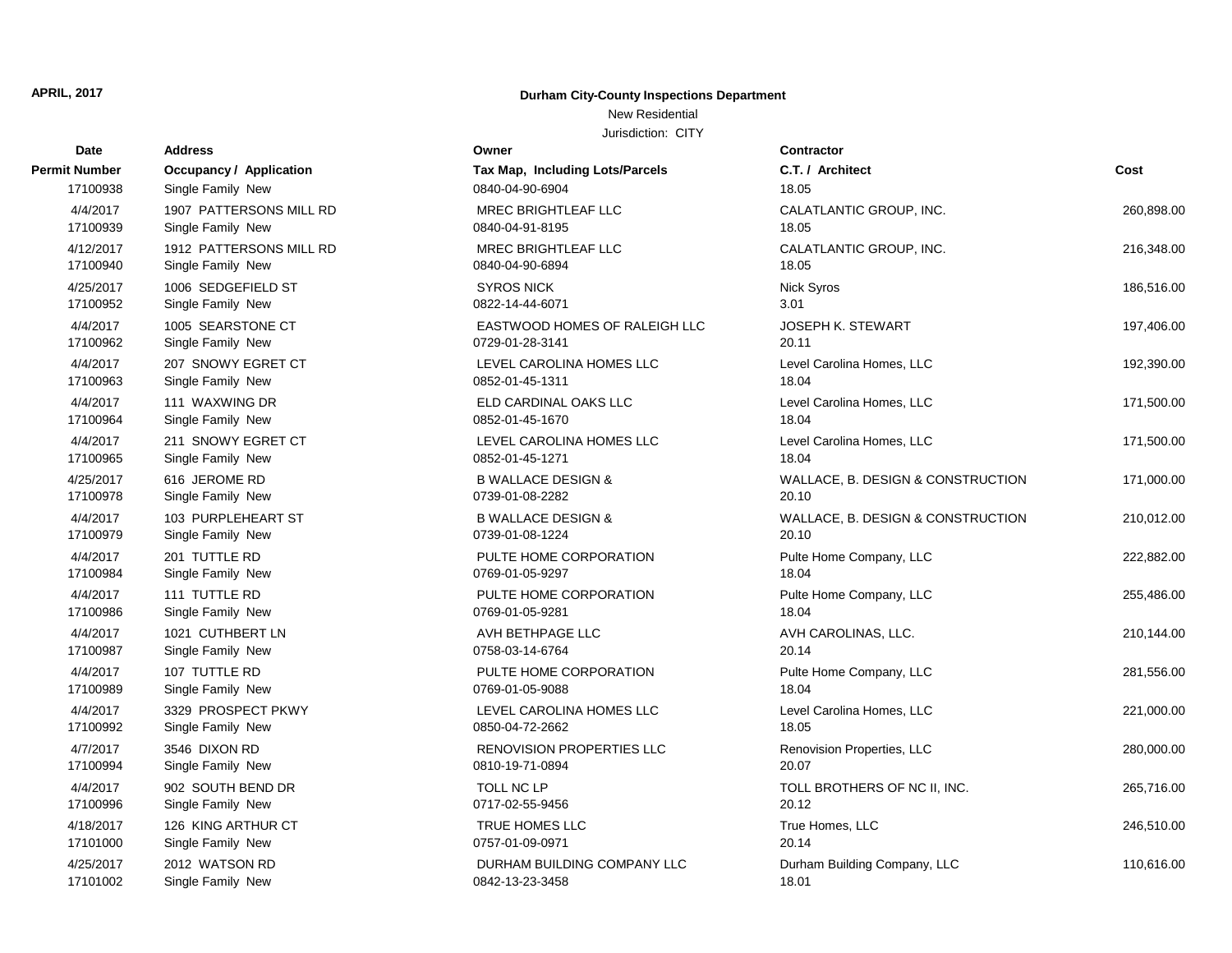# New Residential

| Date          | <b>Address</b>                 | Owner                                 | <b>Contractor</b>      |
|---------------|--------------------------------|---------------------------------------|------------------------|
| Permit Number | <b>Occupancy / Application</b> | Tax Map, Including Lots/Parcels       | C.T. / Architect       |
| 4/4/2017      | 1211 PULITZER LN               | AVH BETHPAGE LLC                      | <b>AVH CAROLINA</b>    |
| 17101011      | Single Family New              | 0758-03-22-7665                       | 20.14                  |
| 4/4/2017      | 1021 ATTICUS WAY               | AVH BETHPAGE LLC                      | <b>AVH CAROLINA</b>    |
| 17101012      | Single Family New              | 0758-03-14-4037                       | 20.14                  |
| 4/4/2017      | 206 DOGWOOD BLOSSOMS DR        | MUNGO HOMES OF NORTH CAROLINA         | Mungo Homes o          |
| 17101013      | Single Family New              | 0830-04-60-3162                       | 20.14                  |
| 4/4/2017      | 1107 MEADOW WOOD DR            | MUNGO HOMES OF NORTH CAROLINA         | Mungo Homes o          |
| 17101014      | Single Family New              | 0830-04-60-4677                       | 20.14                  |
| 4/4/2017      | 1109 MEADOW WOOD DR            | MUNGO HOMES OF NORTH CAROLINA         | Mungo Homes o          |
| 17101015      | Single Family New              | 0830-04-60-4793                       | 20.14                  |
| 4/4/2017      | 1115 MEADOW WOOD DR            | MUNGO HOMES OF NORTH CAROLINA         | Mungo Homes o          |
| 17101016      | Single Family New              | 0830-04-60-5835                       | 20.14                  |
| 4/4/2017      | 1005 SANTIAGO ST               | AVH BETHPAGE LLC                      | <b>AVH CAROLINA</b>    |
| 17101023      | Single Family New              | 0758-03-24-2016                       | 20.14                  |
| 4/4/2017      | 611 DOWD ST                    | <b>J&amp;G TRANSMOGRIFY HOMES LLC</b> | J & G TRANSM           |
| 17101043      | Single Family New              | 0831-06-39-1143                       | 9                      |
| 4/4/2017      | 403 WELLWATER AVE              | LENNAR CAROLINAS LLC                  | Lennar Carolinas       |
| 17101050      | Single Family New              | 0860-01-16-4646                       | 18.05                  |
| 4/4/2017      | 115 SNOWDROP LN                | PULTE HOME CORPORATION                | Pulte Home Con         |
| 17101052      | Single Family New              | 0769-01-25-4476                       | 19                     |
| 4/4/2017      | 118 SNOWDROP LN                | PULTE HOME CORPORATION                | Pulte Home Con         |
| 17101054      | Single Family New              | 0769-01-25-5604                       | 19                     |
| 4/13/2017     | 5336 REVERE RD                 | <b>SANDERS THOMAS M</b>               | <b>Barbara Sanders</b> |
| 17101056      | Single Family New              | 0727-02-77-7142                       | 20.13                  |
| 4/18/2017     | 1408 HALLEY ST                 | HABITAT FOR HUMANITY OF DURHAM        | <b>HABITAT FOR I</b>   |
| 17101061      | Single Family New              | 0821-10-35-4153                       | 5                      |
| 4/4/2017      | 113 ROUNDTABLE PL              | <b>GHD-STERLING LLC</b>               | True Homes, LL         |
| 17101063      | Single Family New              | 0747-02-89-3651                       | 20.14                  |
| 4/11/2017     | 219 CROSS BLOSSOM RD           | <b>MREC BRIGHTLEAF LLC</b>            | Ryan Builders-N        |
| 17101064      | Townhouse New                  | 0759-02-59-2712                       | 18.05                  |
| 4/11/2017     | 221 CROSS BLOSSOM RD           | MREC BRIGHTLEAF LLC                   | Ryan Builders-N        |
| 17101065      | Townhouse New                  | 0759-02-59-1790                       | 18.05                  |
| 4/11/2017     | 223 CROSS BLOSSOM RD           | <b>MREC BRIGHTLEAF LLC</b>            | Ryan Builders-N        |
| 17101066      | Townhouse New                  | 0759-02-59-1679                       | 18.05                  |
| 4/11/2017     | 225 CROSS BLOSSOM RD           | <b>MREC BRIGHTLEAF LLC</b>            | Ryan Builders-N        |
| 17101067      | Townhouse New                  | 0759-02-59-1668                       | 18.05                  |
| 4/11/2017     | 227 CROSS BLOSSOM RD           | <b>MREC BRIGHTLEAF LLC</b>            | Ryan Builders-N        |

| Owner                                                    |
|----------------------------------------------------------|
| Tax Map, Including Lots/Parcels                          |
| AVH BETHPAGE LLC                                         |
| 0758-03-22-7665                                          |
| AVH BETHPAGE LLC<br>0758-03-14-4037                      |
| MUNGO HOMES OF NORTH CAROLINA<br>0830-04-60-3162         |
| MUNGO HOMES OF NORTH CAROLINA<br>0830-04-60-4677         |
| MUNGO HOMES OF NORTH CAROLINA<br>0830-04-60-4793         |
| MUNGO HOMES OF NORTH CAROLINA<br>0830-04-60-5835         |
| AVH BETHPAGE LLC<br>0758-03-24-2016                      |
| <b>J&amp;G TRANSMOGRIFY HOMES LLC</b><br>0831-06-39-1143 |
| <b>LENNAR CAROLINAS LLC</b><br>0860-01-16-4646           |
| PULTE HOME CORPORATION<br>0769-01-25-4476                |
| PULTE HOME CORPORATION<br>0769-01-25-5604                |
| <b>SANDERS THOMAS M</b><br>0727-02-77-7142               |
| <b>HABITAT FOR HUMANITY OF DURHAM</b><br>0821-10-35-4153 |
| <b>GHD-STERLING LLC</b><br>0747-02-89-3651               |
| MREC BRIGHTLEAF LLC<br>0759-02-59-2712                   |
| MREC BRIGHTLEAF LLC<br>0759-02-59-1790                   |
| <b>MREC BRIGHTLEAF LLC</b><br>0759-02-59-1679            |
| <b>MREC BRIGHTLEAF LLC</b><br>0759-02-59-1668            |
| <b>MREC BRIGHTLEAF LLC</b>                               |

| Date                  | Address                                      | Owner                                         | <b>Contractor</b>                               |            |
|-----------------------|----------------------------------------------|-----------------------------------------------|-------------------------------------------------|------------|
| t Number              | Occupancy / Application                      | Tax Map, Including Lots/Parcels               | C.T. / Architect                                | Cost       |
| 4/4/2017              | 1211 PULITZER LN                             | AVH BETHPAGE LLC                              | AVH CAROLINAS, LLC.                             | 261,690.00 |
| 17101011              | Single Family New                            | 0758-03-22-7665                               | 20.14                                           |            |
| 4/4/2017              | 1021 ATTICUS WAY                             | AVH BETHPAGE LLC                              | AVH CAROLINAS, LLC.                             | 165,264.00 |
| 17101012              | Single Family New                            | 0758-03-14-4037                               | 20.14                                           |            |
| 4/4/2017              | 206 DOGWOOD BLOSSOMS DR                      | MUNGO HOMES OF NORTH CAROLINA                 | Mungo Homes of North Carolina, Inc.             | 161,634.00 |
| 17101013              | Single Family New                            | 0830-04-60-3162                               | 20.14                                           |            |
| 4/4/2017              | 1107 MEADOW WOOD DR                          | MUNGO HOMES OF NORTH CAROLINA                 | Mungo Homes of North Carolina, Inc.             | 190,080.00 |
| 17101014              | Single Family New                            | 0830-04-60-4677                               | 20.14                                           |            |
| 4/4/2017              | 1109 MEADOW WOOD DR                          | MUNGO HOMES OF NORTH CAROLINA                 | Mungo Homes of North Carolina, Inc.             | 191,466.00 |
| 17101015              | Single Family New                            | 0830-04-60-4793                               | 20.14                                           |            |
| 4/4/2017              | 1115 MEADOW WOOD DR                          | MUNGO HOMES OF NORTH CAROLINA                 | Mungo Homes of North Carolina, Inc.             | 194,634.00 |
| 17101016              | Single Family New                            | 0830-04-60-5835                               | 20.14                                           |            |
| 4/4/2017<br>17101023  | 1005 SANTIAGO ST<br>Single Family New        | AVH BETHPAGE LLC<br>0758-03-24-2016           | AVH CAROLINAS, LLC.<br>20.14                    | 172,656.00 |
|                       | 611 DOWD ST                                  | <b>J&amp;G TRANSMOGRIFY HOMES LLC</b>         |                                                 |            |
| 4/4/2017<br>17101043  | Single Family New                            | 0831-06-39-1143                               | <b>J &amp; G TRANSMOGRIFY HOMES, LLC.</b><br>q  | 180,000.00 |
| 4/4/2017              | 403 WELLWATER AVE                            | LENNAR CAROLINAS LLC                          | Lennar Carolinas, LLC                           | 195,888.00 |
| 17101050              | Single Family New                            | 0860-01-16-4646                               | 18.05                                           |            |
| 4/4/2017              | 115 SNOWDROP LN                              | PULTE HOME CORPORATION                        | Pulte Home Company, LLC                         | 150,000.00 |
| 17101052              | Single Family New                            | 0769-01-25-4476                               | 19                                              |            |
| 4/4/2017              | 118 SNOWDROP LN                              | PULTE HOME CORPORATION                        | Pulte Home Company, LLC                         | 155,232.00 |
| 17101054              | Single Family New                            | 0769-01-25-5604                               | 19                                              |            |
| 4/13/2017             | 5336 REVERE RD                               | <b>SANDERS THOMAS M</b>                       | <b>Barbara Sanders</b>                          | 6,084.75   |
| 17101056              | Single Family New                            | 0727-02-77-7142                               | 20.13                                           |            |
| 4/18/2017             | 1408 HALLEY ST                               | HABITAT FOR HUMANITY OF DURHAM                | HABITAT FOR HUMANITY OF DURHAM INC.             | 97,680.00  |
| 17101061              | Single Family New                            | 0821-10-35-4153                               | 5                                               |            |
| 4/4/2017              | 113 ROUNDTABLE PL                            | <b>GHD-STERLING LLC</b>                       | True Homes, LLC                                 | 191,994.00 |
| 17101063              | Single Family New                            | 0747-02-89-3651                               | 20.14                                           |            |
| 4/11/2017             | 219 CROSS BLOSSOM RD                         | <b>MREC BRIGHTLEAF LLC</b>                    | Ryan Builders-North Carolina, LLC, Dan          | 124,542.00 |
| 17101064              | Townhouse New                                | 0759-02-59-2712                               | 18.05                                           |            |
| 4/11/2017             | 221 CROSS BLOSSOM RD<br>Townhouse New        | <b>MREC BRIGHTLEAF LLC</b>                    | Ryan Builders-North Carolina, LLC, Dan<br>18.05 | 125,796.00 |
| 17101065              |                                              | 0759-02-59-1790                               |                                                 |            |
| 4/11/2017<br>17101066 | 223 CROSS BLOSSOM RD<br><b>Townhouse New</b> | <b>MREC BRIGHTLEAF LLC</b><br>0759-02-59-1679 | Ryan Builders-North Carolina, LLC, Dan<br>18.05 | 122,562.00 |
| 4/11/2017             | 225 CROSS BLOSSOM RD                         | <b>MREC BRIGHTLEAF LLC</b>                    | Ryan Builders-North Carolina, LLC, Dan          | 125,532.00 |
| 17101067              | Townhouse New                                | 0759-02-59-1668                               | 18.05                                           |            |
| 4/11/2017             | 227 CROSS BLOSSOM RD                         | <b>MREC BRIGHTLEAF LLC</b>                    | Ryan Builders-North Carolina, LLC, Dan          | 122,562.00 |
|                       |                                              |                                               |                                                 |            |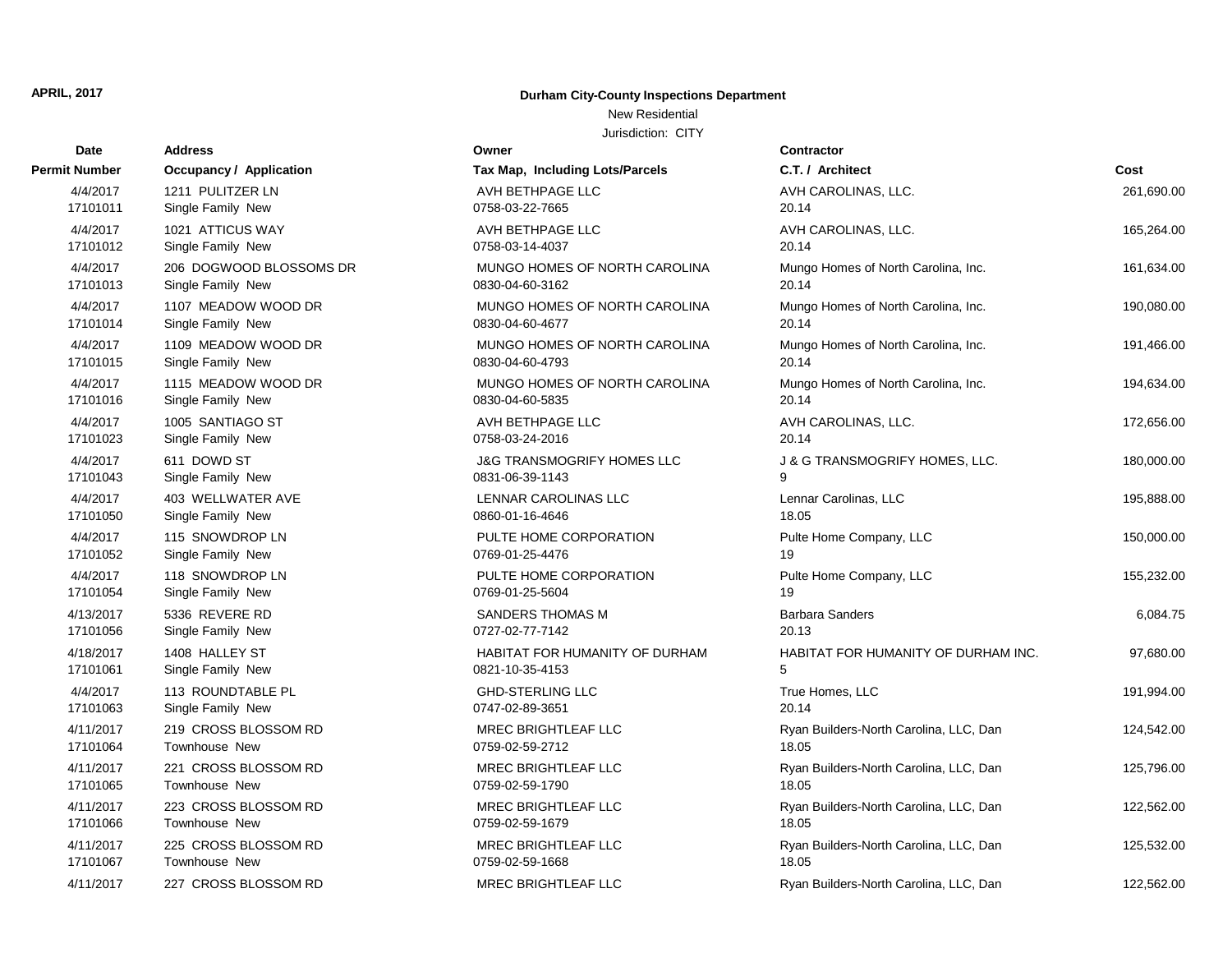#### New Residential

| Date          | <b>Address</b>          | Owner                           | Contractor                          |            |
|---------------|-------------------------|---------------------------------|-------------------------------------|------------|
| Permit Number | Occupancy / Application | Tax Map, Including Lots/Parcels | C.T. / Architect                    | Cost       |
| 17101068      | Townhouse New           | 0759-02-59-1646                 | 18.05                               |            |
| 4/4/2017      | 307 TUTTLE RD           | PULTE HOME CORPORATION          | Pulte Home Company, LLC             | 260,766.00 |
| 17101069      | Single Family New       | 0769-01-05-9784                 | 19.00                               |            |
| 4/4/2017      | 513 TUTTLE RD           | PULTE HOME CORPORATION          | Pulte Home Company, LLC             | 178,992.00 |
| 17101070      | Single Family New       | 0769-01-06-8462                 | 19.00                               |            |
| 4/4/2017      | 114 TANOAK CT           | PULTE HOME CORPORATION          | Pulte Home Company, LLC             | 222,024.00 |
| 17101072      | Single Family New       | 0769-01-15-4489                 | 19.00                               |            |
| 4/6/2017      | 231 SOUTH BEND DR       | <b>TOLL NC LP</b>               | TOLL BROTHERS OF NC II, INC.        | 297,198.00 |
| 17101089      | Single Family New       | 0717-02-77-1756                 | 20.12                               |            |
| 4/6/2017      | 105 IBIS LN             | PULTE HOME CORPORATION          | Pulte Home Company, LLC             | 206,712.00 |
| 17101100      | Single Family New       | 0769-01-16-9059                 | 19.00                               |            |
| 4/6/2017      | 529 TURNSTONE DR        | PULTE HOME CORPORATION          | Pulte Home Company, LLC             | 174,570.00 |
| 17101104      | Single Family New       | 0769-01-36-2517                 | 19.00                               |            |
| 4/7/2017      | 521 TURNSTONE DR        | PULTE HOME CORPORATION          | Pulte Home Company, LLC             | 158,928.00 |
| 17101105      | Single Family New       | 0769-01-36-1428                 | 19.00                               |            |
| 4/7/2017      | 303 IBIS LN             | PULTE HOME CORPORATION          | Pulte Home Company, LLC             | 234,630.00 |
| 17101106      | Single Family New       | 0769-01-15-7406                 | 19.00                               |            |
| 4/7/2017      | 205 IBIS LN             | PULTE HOME CORPORATION          | Pulte Home Company, LLC             | 227,898.00 |
| 17101107      | Single Family New       | 0769-01-15-8711                 | 19.00                               |            |
| 4/11/2017     | 216 MILL CHAPEL RD      | <b>WEEKLEY HOMES LLC</b>        | Weekley Homes, L.P.                 | 208,824.00 |
| 17101111      | Single Family New       | 0707-01-27-5340                 | 20.12                               |            |
| 4/27/2017     | 802 DOWD ST             | MF DEVELOPMENT LLC              | TREVEL CONSTRUCTION CORPORATION     | 149,000.00 |
| 17101115      | Single Family New       | 0831-06-38-5938                 | 9                                   |            |
| 4/18/2017     | 1018 ROSEDALE AVE       | HABITAT FOR HUMANITY OF DURHAM  | HABITAT FOR HUMANITY OF DURHAM INC. | 103,620.00 |
| 17101116      | Single Family New       | 0821-10-35-0550                 | 5                                   |            |
| 4/18/2017     | 301 ACORN HOLLOW PL     | M/I HOMES OF RALEIGH LLC        | M/I HOMES OF RALEIGH LLC            | 179,850.00 |
| 17101117      | Townhouse New           | 0769-04-51-1345                 | 19                                  |            |
| 4/18/2017     | 303 ACORN HOLLOW PL     | M/I HOMES OF RALEIGH LLC        | M/I HOMES OF RALEIGH LLC            | 170,148.00 |
| 17101118      | Townhouse New           | 0769-04-51-1348                 | 19                                  |            |
| 4/18/2017     | 305 ACORN HOLLOW PL     | M/I HOMES OF RALEIGH LLC        | M/I HOMES OF RALEIGH LLC            | 197,142.00 |
| 17101119      | Townhouse New           | 0769-04-51-1441                 | 19                                  |            |
| 4/18/2017     | 307 ACORN HOLLOW PL     | M/I HOMES OF RALEIGH LLC        | M/I HOMES OF RALEIGH LLC            | 163,086.00 |
| 17101120      | Townhouse New           | 0769-04-51-1444                 | 19                                  |            |
| 4/18/2017     | 309 ACORN HOLLOW PL     | M/I HOMES OF RALEIGH LLC        | M/I HOMES OF RALEIGH LLC            | 158,400.00 |
| 17101121      | Townhouse New           | 0769-04-51-1448                 | 19                                  |            |
| 4/11/2017     | 111 IBIS LN             | PULTE HOME CORPORATION          | Pulte Home Company, LLC             | 246,906.00 |
| 17101122      | Single Family New       | 0769-01-15-9829                 | 19.00                               |            |

| rmit Number           | <b>Occupancy / Application</b>         |
|-----------------------|----------------------------------------|
| 17101068              | <b>Townhouse New</b>                   |
| 4/4/2017              | 307 TUTTLE RD                          |
| 17101069              | Single Family New                      |
| 4/4/2017              | 513 TUTTLE RD                          |
| 17101070              | Single Family New                      |
| 4/4/2017              | 114 TANOAK CT                          |
| 17101072              | Single Family New                      |
| 4/6/2017              | 231 SOUTH BEND DR                      |
| 17101089              | Single Family New                      |
| 4/6/2017              | 105 IBIS LN                            |
| 17101100              | Single Family New                      |
| 4/6/2017              | 529 TURNSTONE DR                       |
| 17101104              | Single Family New                      |
| 4/7/2017              | 521 TURNSTONE DR                       |
| 17101105              | Single Family New                      |
| 4/7/2017              | 303 IBIS LN                            |
| 17101106              | Single Family New                      |
| 4/7/2017              | 205 IBIS LN                            |
| 17101107              | Single Family New                      |
| 4/11/2017<br>17101111 | 216 MILL CHAPEL RD                     |
|                       | Single Family New                      |
| 4/27/2017<br>17101115 | 802 DOWD ST<br>Single Family New       |
|                       |                                        |
| 4/18/2017<br>17101116 | 1018 ROSEDALE AVE<br>Single Family New |
| 4/18/2017             | 301 ACORN HOLLOW PL                    |
| 17101117              | Townhouse New                          |
| 4/18/2017             | 303 ACORN HOLLOW PL                    |
| 17101118              | <b>Townhouse New</b>                   |
| 4/18/2017             | 305 ACORN HOLLOW PL                    |
| 17101119              | Townhouse New                          |
| 4/18/2017             | 307 ACORN HOLLOW PL                    |
| 17101120              | Townhouse New                          |
| 4/18/2017             | 309 ACORN HOLLOW PL                    |
| 17101121              | Townhouse New                          |
| 4/11/2017             | 111 IBIS LN                            |
| 17101122              | Single Family New                      |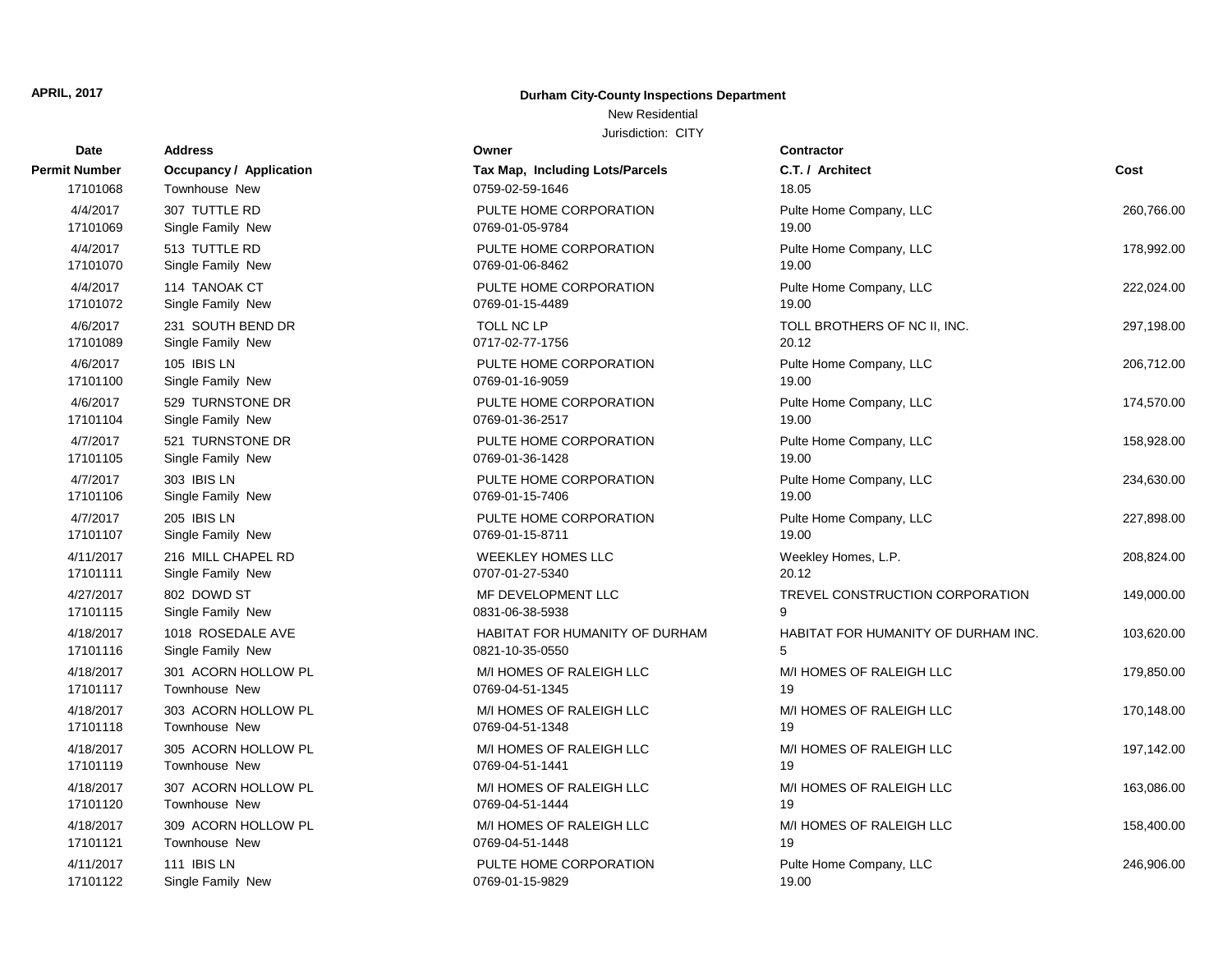Address **Permit Number Occupancy / Application** 

#### **APRIL, 2017 Durham City-County Inspections Department**

#### New Residential

| Date                  | <b>Address</b>                        | Owner                                         | <b>Contractor</b>                               |            |
|-----------------------|---------------------------------------|-----------------------------------------------|-------------------------------------------------|------------|
| t Number              | <b>Occupancy / Application</b>        | Tax Map, Including Lots/Parcels               | C.T. / Architect                                | Cost       |
| 4/11/2017             | 6616 CROWN PKWY                       | AVH BETHPAGE LLC                              | AVH CAROLINAS, LLC.                             | 254,826.00 |
| 17101136              | Single Family New                     | 0758-03-12-4904                               | 20.14                                           |            |
| 4/11/2017             | 1015 CUTHBERT LN                      | AVH BETHPAGE LLC                              | AVH CAROLINAS, LLC.                             | 224,070.00 |
| 17101137              | Single Family New                     | 0758-03-14-6612                               | 20.14                                           |            |
| 4/23/2017             | 2109 FRONT ST                         | FAIRVIEW LAND & VENTURE II LLC                | ROBUCK HOMES TRIANGLE, LLC                      | 228,340.00 |
| 17101152              | Townhouse New                         | 0813-20-72-8080                               | 17.05                                           |            |
| 4/23/2017             | 2111 FRONT ST                         | FAIRVIEW LAND & VENTURE II LLC                | ROBUCK HOMES TRIANGLE, LLC                      | 219,170.00 |
| 17101153              | Townhouse New                         | 0813-20-72-8073                               | 17.05                                           |            |
| 4/23/2017             | 2113 FRONT ST                         | FAIRVIEW LAND & VENTURE II LLC                | ROBUCK HOMES TRIANGLE, LLC                      | 286,400.00 |
| 17101154              | Townhouse New                         | 0813-20-72-8066                               | 17.05                                           |            |
| 4/23/2017             | 2115 FRONT ST                         | <b>FAIRVIEW LAND &amp; VENTURE II LLC</b>     | ROBUCK HOMES TRIANGLE, LLC                      | 228,340.00 |
| 17101155              | Townhouse New                         | 0813-20-72-8059                               | 17.05                                           |            |
| 4/11/2017             | 1913 PATTERSONS MILL RD               | MREC BRIGHTLEAF LLC                           | CALATLANTIC GROUP, INC.                         | 227,766.00 |
| 17101157              | Single Family New                     | 0840-04-90-9807                               | 18.05                                           |            |
| 4/18/2017             | 212 CROSS BLOSSOM RD                  | <b>MREC BRIGHTLEAF LLC</b>                    | Ryan Builders-North Carolina, LLC, Dan          | 122,562.00 |
| 17101161              | Townhouse New                         | 0759-02-59-1877                               | 18.05                                           |            |
| 4/18/2017<br>17101162 | 214 CROSS BLOSSOM RD<br>Townhouse New | <b>MREC BRIGHTLEAF LLC</b><br>0759-02-59-1855 | Ryan Builders-North Carolina, LLC, Dan<br>18.05 | 125,796.00 |
|                       |                                       |                                               |                                                 |            |
| 4/18/2017<br>17101163 | 216 CROSS BLOSSOM RD<br>Townhouse New | MREC BRIGHTLEAF LLC<br>0759-02-59-1844        | Ryan Builders-North Carolina, LLC, Dan<br>18.05 | 124,542.00 |
| 4/18/2017             | 218 CROSS BLOSSOM RD                  | MREC BRIGHTLEAF LLC                           | Ryan Builders-North Carolina, LLC, Dan          | 124,542.00 |
| 17101164              | Townhouse New                         | 0759-02-59-1823                               | 18.05                                           |            |
| 4/18/2017             | 220 CROSS BLOSSOM RD                  | MREC BRIGHTLEAF LLC                           | Ryan Builders-North Carolina, LLC, Dan          | 125,532.00 |
| 17101165              | Townhouse New                         | 0759-02-59-1801                               | 18.05                                           |            |
| 4/27/2017             | 104 ROUNDTABLE PL                     | <b>GHD-STERLING LLC</b>                       | True Homes, LLC                                 | 191,994.00 |
| 17101168              | Single Family New                     | 0747-02-89-5572                               | 20.14                                           |            |
| 4/11/2017             | 1313 MAGIC HOLLOW RD                  | MERITAGE HOMES OF THE                         | Meritage Homes of North Carolina, Inc.          | 169,224.00 |
| 17101169              | Single Family New                     | 0717-04-70-7410                               | 20.12                                           |            |
| 4/11/2017             | 1518 CATCH FLY LN                     | MERITAGE HOMES OF THE                         | Meritage Homes of North Carolina, Inc.          | 214,566.00 |
| 17101170              | Townhouse New                         | 0728-04-43-9685                               | 20.13                                           |            |
| 4/11/2017             | 1520 CATCH FLY LN                     | MERITAGE HOMES OF THE                         | Meritage Homes of North Carolina, Inc.          | 176,550.00 |
| 17101171              | Townhouse New                         | 0728-03-43-9656                               | 20.13                                           |            |
| 4/11/2017             | 1522 CATCH FLY LN                     | MERITAGE HOMES OF THE                         | Meritage Homes of North Carolina, Inc.          | 146,718.00 |
| 17101172              | Townhouse New                         | 0728-03-43-9627                               | 20.13                                           |            |
| 4/11/2017             | 1524 CATCH FLY LN                     | MERITAGE HOMES OF THE                         | Meritage Homes of North Carolina, Inc.          | 214,566.00 |
| 17101173              | Townhouse New                         | 0728-03-43-8698                               | 20.13                                           |            |
| 4/12/2017             | 407 TUTTLE RD                         | PULTE HOME CORPORATION                        | Pulte Home Company, LLC                         | 212,256.00 |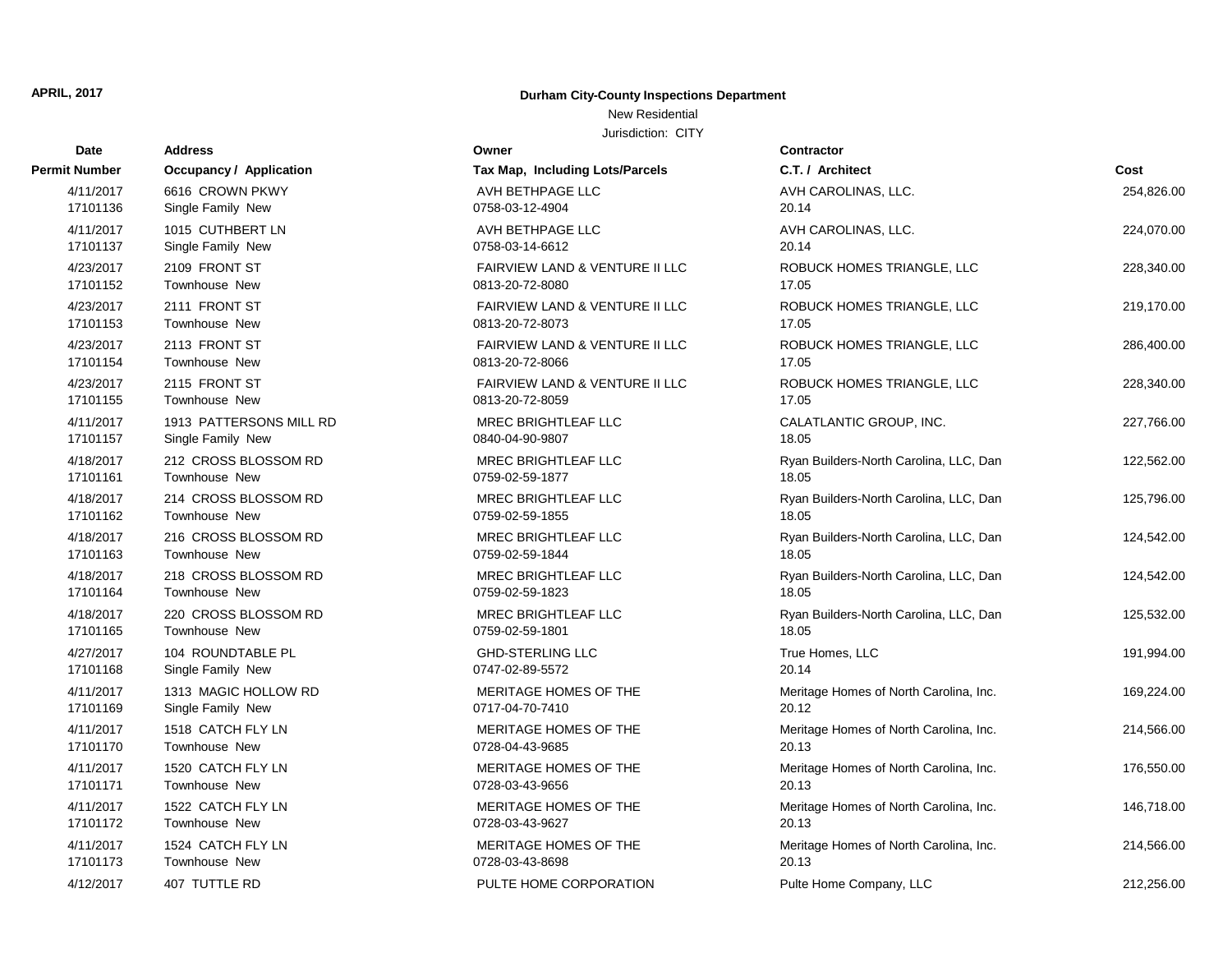### New Residential

| Date                  | <b>Address</b>                        | Owner                               | <b>Contractor</b>                   |            |
|-----------------------|---------------------------------------|-------------------------------------|-------------------------------------|------------|
| Permit Number         | <b>Occupancy / Application</b>        | Tax Map, Including Lots/Parcels     | C.T. / Architect                    | Cost       |
| 17101189              | Single Family New                     | 0769-01-05-9949                     | 19                                  |            |
| 4/12/2017             | 205 TUTTLE RD                         | PULTE HOME CORPORATION              | Pulte Home Company, LLC             | 236,676.00 |
| 17101190              | Single Family New                     | 0769-01-05-9490                     | 19                                  |            |
| 4/12/2017             | 301 IBIS LN                           | PULTE HOME CORPORATION              | Pulte Home Company, LLC             | 233,904.00 |
| 17101191              | Single Family New                     | 0769-01-15-7522                     | 19                                  |            |
| 4/12/2017             | 9 CURRITUCK LN                        | PULTE HOME COMPANY LLC              | Pulte Home Company, LLC             | 162,492.00 |
| 17101192              | Single Family New                     | 0769-01-15-9291                     | 19                                  |            |
| 4/23/2017             | 1810 NELLORA LN                       | <b>GK BRIGHTWOOD LLLP</b>           | BEAZER HOMES CORP.                  | 192,522.00 |
| 17101219              | Single Family New                     | 0850-02-86-9621                     | 18.05                               |            |
| 4/23/2017             | 1811 NELLORA LN                       | <b>GK BRIGHTWOOD LLLP</b>           | BEAZER HOMES CORP.                  | 122,854.00 |
| 17101220              | Single Family New                     | 0850-02-96-0718                     | 18.05                               |            |
| 4/23/2017             | 1815 NELLORA LN                       | <b>GK BRIGHTWOOD LLLP</b>           | BEAZER HOMES CORP.                  | 172,854.00 |
| 17101221              | Single Family New                     | 0850-02-96-1725                     | 18.05                               |            |
| 4/23/2017             | 1106 BYRAM RD                         | <b>BEAZER HOMES CORP</b>            | <b>BEAZER HOMES CORP.</b>           | 192,522.00 |
| 17101222              | Single Family New                     | 0850-02-86-8467                     | 18.05                               |            |
| 4/18/2017             | 1 PEARL MILL CT                       | MREC BRIGHTLEAF LLC                 | CALATLANTIC GROUP, INC.             | 214,566.00 |
| 17101224              | Single Family New                     | 0840-04-90-7906                     |                                     |            |
| 4/18/2017             | 1316 SAN ANTONIO BLVD                 | MREC LEVEL BRIGHTLEAF SPRING        | Level Carolina Homes, LLC           | 205,854.00 |
| 17101234              | Single Family New                     | 0850-04-82-1569                     | 18.05                               |            |
| 4/18/2017             | 1017 BIG SPRING CIR                   | MREC LEVEL BRIGHTLEAF SPRING        | Level Carolina Homes, LLC           | 307,692.00 |
| 17101235              | Single Family New                     | 0850-04-73-7055                     | 18.05                               |            |
| 4/18/2017             | 1313 SAN ANTONIO BLVD                 | MREC LEVEL BRIGHTLEAF SPRING        | Level Carolina Homes, LLC           | 193,974.00 |
| 17101236              | Single Family New                     | 0850-04-82-0717                     | 18.05                               |            |
| 4/23/2017<br>17101239 | 1025 ATTICUS WAY<br>Single Family New | AVH BETHPAGE LLC<br>0758-03-14-5123 | AVH CAROLINAS, LLC.<br>20.14        | 213,510.00 |
|                       |                                       |                                     |                                     |            |
| 4/23/2017<br>17101240 | 1017 ATTICUS WAY<br>Single Family New | AVH BETHPAGE LLC<br>0758-03-14-3093 | AVH CAROLINAS, LLC.<br>20.14        | 154,638.00 |
| 4/23/2017             | 1007 SANTIAGO ST                      | AVH BETHPAGE LLC                    | AVH CAROLINAS, LLC.                 | 132,528.00 |
| 17101242              | Single Family New                     | 0758-03-24-2002                     | 20.14                               |            |
| 4/27/2017             | 1104 MEADOW WOOD DR                   | MUNGO HOMES OF NORTH CAROLINA       | Mungo Homes of North Carolina, Inc. | 138,137.00 |
| 17101254              | Single Family New                     | 0830-04-60-5586                     |                                     |            |
| 4/23/2017             | 111 STERLING CHAPEL WAY               | JEN NORTH CAROLINA 4 LLC            | Weekley Homes, L.P.                 | 302,082.00 |
| 17101255              | Single Family New                     | 0707-01-27-0233                     | 20.12                               |            |
| 4/23/2017             | 6 PEARL MILL CT                       | CALATLANTIC GROUP INC               | CALATLANTIC GROUP, INC.             | 260,700.00 |
| 17101271              | Single Family New                     | 0840-04-91-5134                     | 18.05                               |            |
| 4/23/2017             | 1102 MEADOW WOOD DR                   | MUNGO HOMES OF NORTH CAROLINA       | Mungo Homes of North Carolina, Inc. | 198,528.00 |
| 17101281              | Single Family New                     | 0830-04-60-5551                     | 20.14                               |            |
|                       |                                       |                                     |                                     |            |